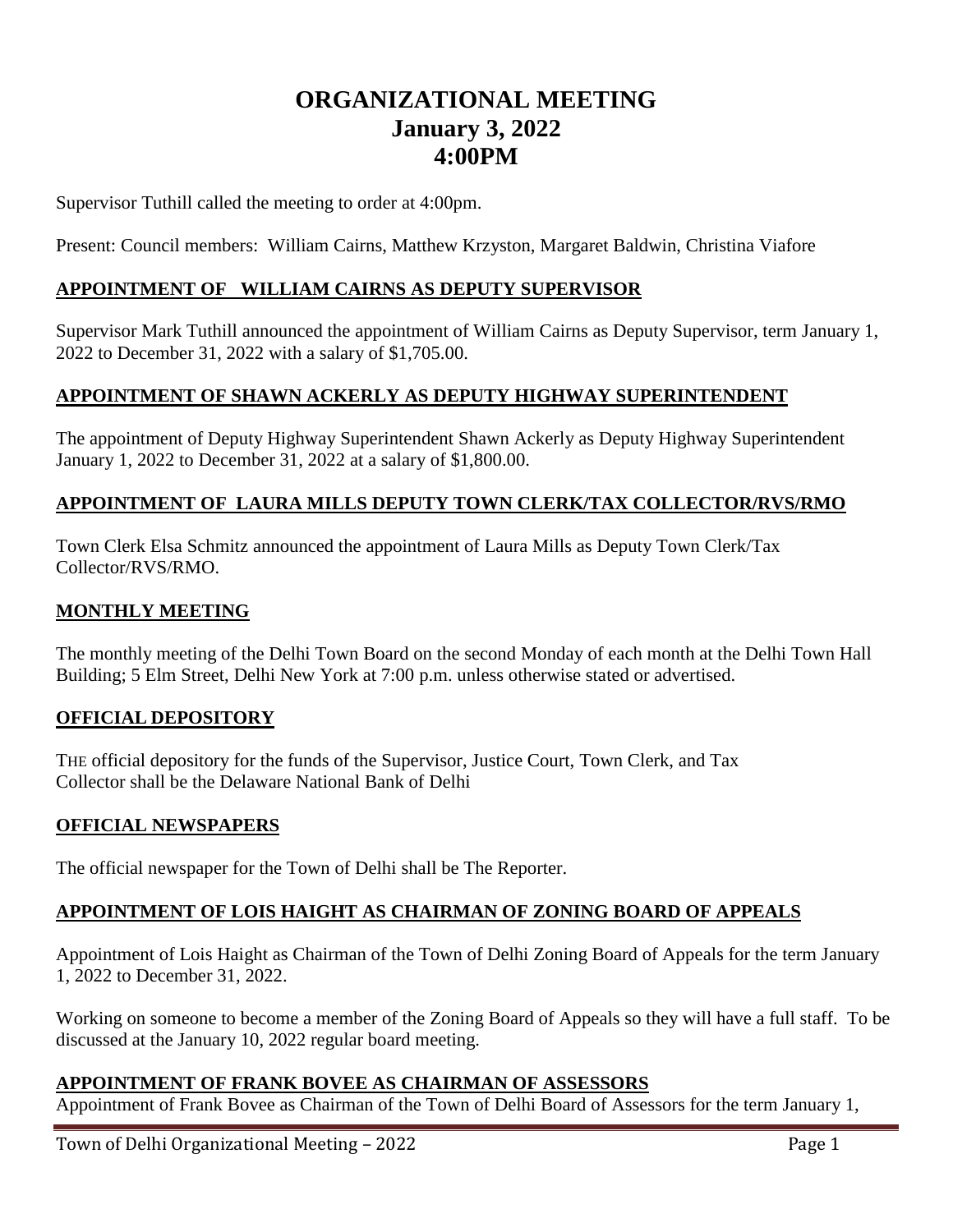2022 thru December 31, 2022.

# **APPOINTMENT OF MAGGIE REINMANN AS BOOKKEEPER**

Appointment of Maggie Reinmann as Bookkeeper for the Town of Delhi for the term January 1, 2022 thru December 31, 2022 with a salary of \$23,043.28.

# **APPOINTMENT OF MARIANNE GREENFIELD AS TOWN HISTORIAN**

Appointment of Marianne Greenfield as Historian for the Town of Delhi for the term January 1, 2022 thru December 31, 2022 with a salary of \$852.72.

# **APPOINTMENT OF KEHOE & MERZIG, COUNSELOR AT LAW, AS TOWN ATTORNEY**

The motion to appoint Kehoe & Merzig as Town Attorney, January 1, 2022 thru December 31, 2022, at a professional retainer fee of \$4,500.00 excluding litigation.

#### **APPOINTMENT OF KATHLEEN TOFTS AS JUSTICE COURT CLERK**

Judge Richard Gumo announced the appointment of Kathleen Tofts as Court Clerk for the Town Justice Court for the year January 1, 2022 thru December 31, 2022 with a salary of \$44,125.64.

#### **APPOINTMENT OF LAURIE BURPOE AS DEPUTY JUSTICE COURT CLERK**

Judge Richard Gumo announced the appointment of Laurie Burpoe as Deputy Court Clerk for the Town Justice Court for the year January 1, 2022 thru December 31, 2022 at a rate of pay of \$15.76 per hour.

#### **APPOINTMENT OF ALLAN ALWINE AS COURT ATTENDANT**

Judge Richard Gumo announced the appointment of Allan Alwine as Court Attendant for the Town of Delhi for the year January 1, 2022 thru December 31, 2022 with a salary of \$19.81 per hr. x 3 hrs. per week for Court Attendant.

#### **APPOINTMENT OF DALE DOWNIN AS CODE ENFORCEMENT OFFICER**

Appointment of Dale Downin as Town of Delhi Code Enforcement Officer for the year January 1, 2022 thru December 31, 2022, with a salary of \$18,701.02.

#### **APPOINTMENT OF ALLAN ALWINE AS DOG CONTROL OFFICER**

Motion to appoint Allan Alwine as Town of Delhi Dog Control Officer for the year January 1, 2022 thru December 31, 2022, with a salary of \$3,115.58 per year, and \$10.00 per dog delivered to the humane society, and reimbursed mileage at a rate of county rate per mile.

#### **APPOINTMENT OF DAVID WAKIN AS ADMINISTRATIVE ASSISTANT TO PLANNING BOARD**

Appointment of David Wakin as Administrative Assistant to the Planning Board for the Town of Delhi for the year January 1, 2022 thru December 31, 2022, with a salary of \$1,271.42 per year.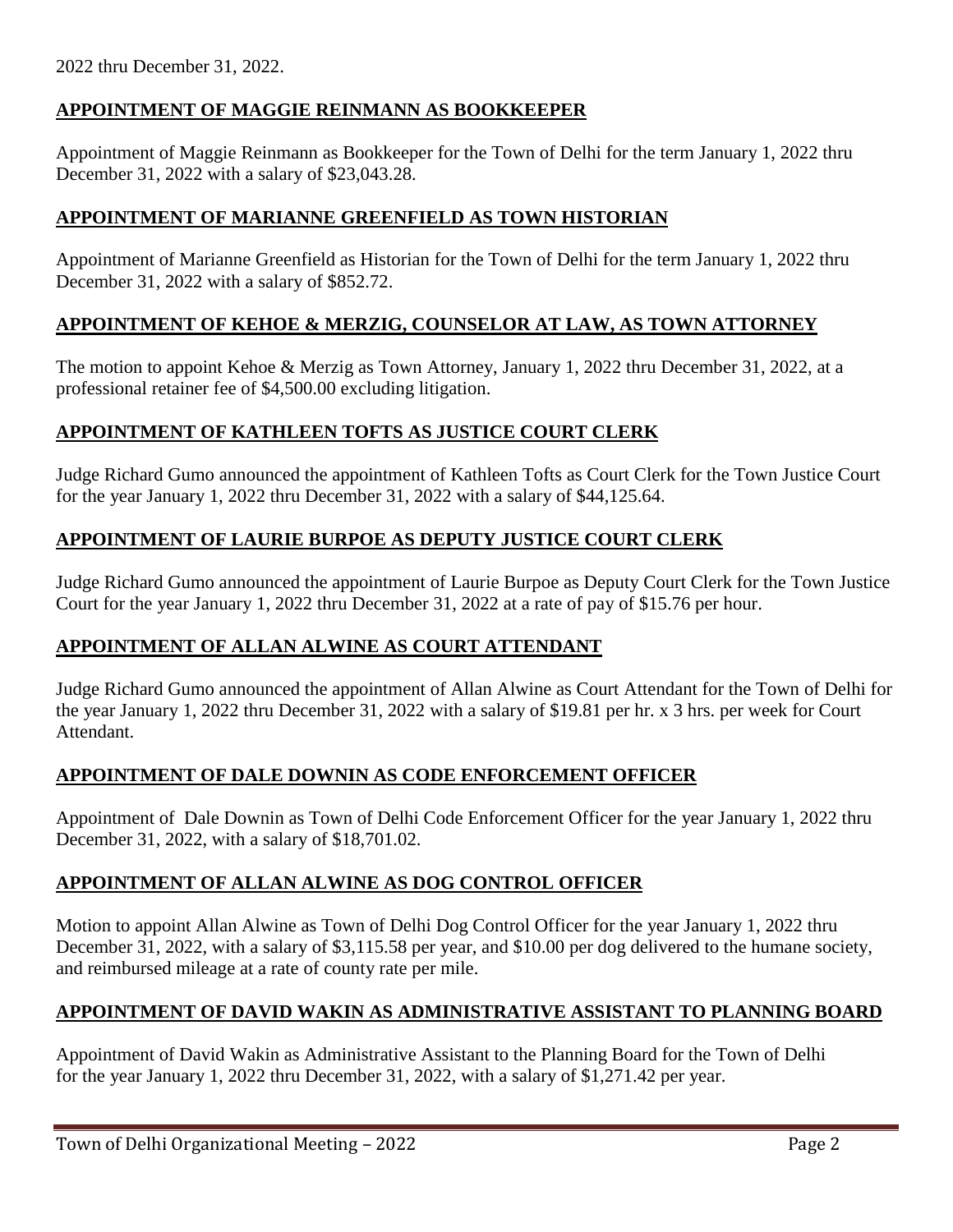# **APPOINTMENT OF REGINA KRZYSTON AS HEALTH OFFICER**

Appointment of Regina Krzyston as Town of Delhi Health Officer for the year January 1, 2022 thru December 31, 2022, with a salary of \$400.00 per year.

# **APPOINTMENT OF JOSH MORGAN CHAIRMAN OF PLANNING BOARD**

Appointment of Josh Morgan as Chairman of the Town Planning Board for the year January 1, 2022 thru December 31, 2022.

#### **APPOINTMENT OF ELSA SCHMITZ AS RECORDS MANAGEMENT OFFICER AND REGISTRAR OF VITAL STATISTICS**

Appointment of Elsa Schmitz, Town Clerk, as Records Management Officer and Registrar of Vital Statistics for the year January 1, 2022 thru December 31, 2022.

# **APPOINTMENT OF PART-TIME HIGHWAY EMPLOYEES TO PLOW SNOW/ SEASONAL HELP BASIS AS NEEDED**

This item was passed on hold in order to discuss further. Due to lack of available CDL licensed drivers for use as seasonal employees. Will be readdressed Monday, January  $10<sup>th</sup>$  at the regular monthly meeting.

#### **PAC MEETINGS**

PAC will hold it's meeting the first Tuesday of the month at 6:30pm.

#### **INVESTMENT OF IDLE FUNDS**

Authorization of the Supervisor for the Town of Delhi to responsibly invest all idle funds of the Town of Delhi as it is recommended by the Department of Audit and Control and The State of New York.

#### **APPROVAL OF BLANKET FUNDS**

The Town Board of Delhi authorizes the Supervisor, Deputy Supervisor, Town Justice, Town Clerk/Tax Collector, Superintendent of Highways, Bookkeeper, and other appointed and elected officials of the town to be bonded, thereby approving the Sufficiency of Securities.

#### **DESIGNATION OF COUNTERSIGNATURES**

The following officials Supervisor Tuthill, Deputy Supervisor William Cairns and Council members Christina Viafore, Matthew Krzyston and Margaret Baldwin authorized to sign Town of Delhi checks; noting that checks of \$5,000.00 or more two signers are necessary. A motion was made by Councilmember Christina Viafore to remove Councilmember Tweed from the town accounts Councilmember Cairns seconded the motion. Motion carried. Councilmember Cairns made the motion to add Councilmember Margaret Baldwin as authorized signer motion was seconded by Councilmember Viafore. Motion carried. Additional Account Owner or Signer Information sheet was completed by Councilmember Baldwin and will be submitted to Delaware National Bank along with a copy of her driver's license.

#### **PROCUREMENT POLICIES AND PROCEDURES**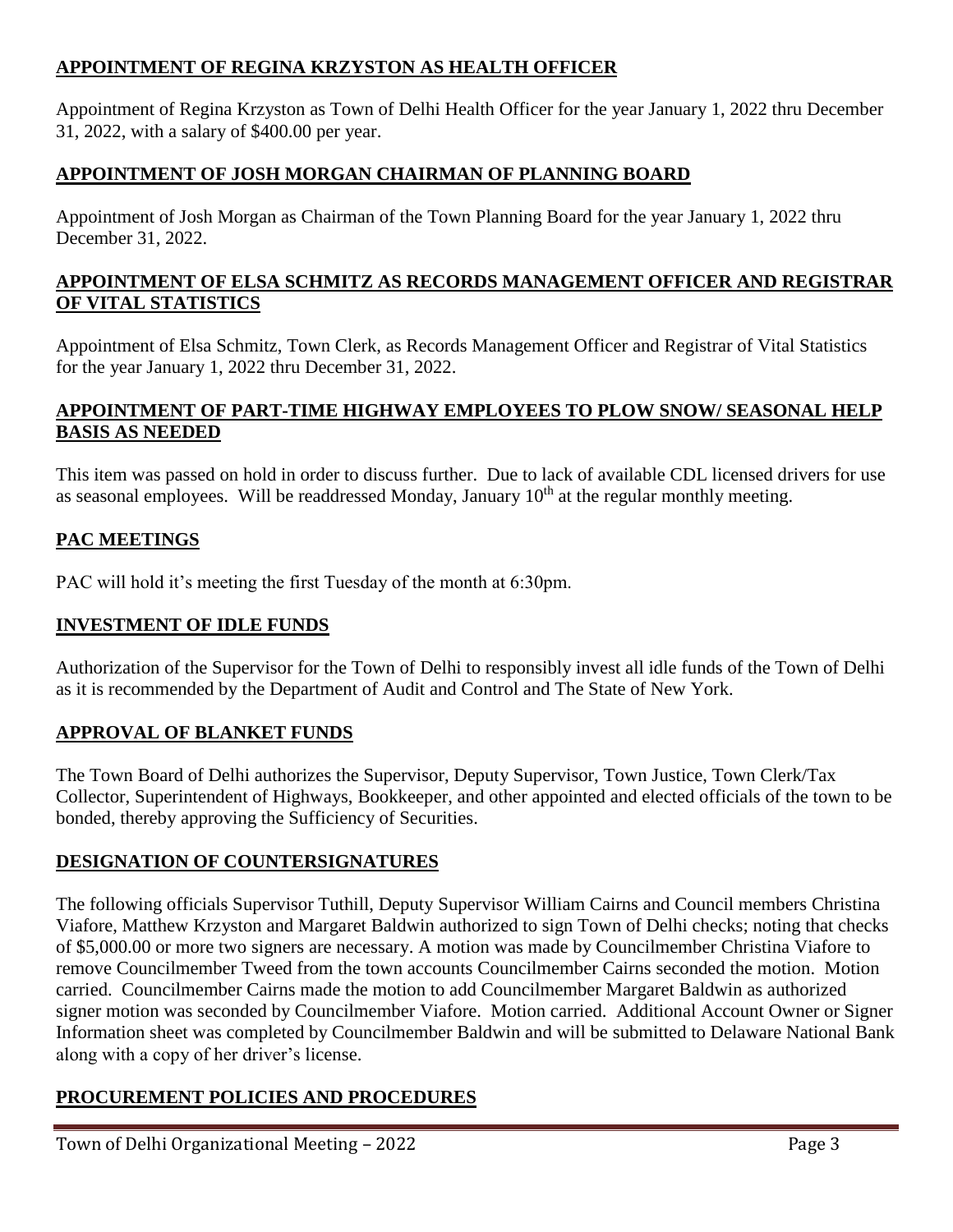The Town Board of Delhi approves Resolution #4 of 2012 Procurement Policies and Procedures for the Town of Delhi (see attached.)

## **AUTHORIZATION FOR HIGHWAY SUPERINTENDENT TO SPEND FUNDS LESS THAN \$2,500**

The Superintendent of Highways is hereby authorized to spend amounts not to exceed the sum of \$2,500 without first approval of the Supervisor or Deputy Supervisor.

# **AUTHORIZATION TO PLOW SNOW**

The Superintendent of Highways is hereby authorized to plow snow for the American Legion, Delaware Academy, Delaware County Museum, Humane Society and Delhi Joint Fire District upon request.

#### **ADVERTISING**

The Superintendent of Highways is hereby authorized subject to Board approval to advertise for items and materials. It was noted that the Town of Delhi may "piggy back" with the County for highway materials. It will be noted in the bid specs that all bids for fuel oil must include and any all fees.

# **AUTHORIZATION TO PARTICIPATE IN DELAWARE COUNTY DRUG & ALCOHOL TESTING PROGRAM**

Authorization of the Town Board to participation in the Delaware County Drug & Alcohol Testing of Town Highway Employees as federally mandated.

#### **SUMMER RECREATION PROGRAM**

Authorization of the Supervisor to participate in the summer youth program with the Village of Delhi as coordinator and to sign all necessary applications.

#### **DELAWARE COUNTY PLANNING DEPARTMENT**

Approval of the agreement with the Delaware County Planning Board. The fee is \$3,500.00.

#### **APPOINTMENT OF COMMITTEES BY THE SUPERVISOR**

| Building: $\&$                                                                                   |  |
|--------------------------------------------------------------------------------------------------|--|
|                                                                                                  |  |
|                                                                                                  |  |
| Recreation: $\&$                                                                                 |  |
| IT: $\&$                                                                                         |  |
| Code Enforcement: &                                                                              |  |
| Supervisor Tuthill has not made a determination as to committees. Supervisor Tuthill did appoint |  |

Councilmember Cairns and Councilmember Viafore to personnel temporary in order to do the court audit. The councilmembers will contact the court to set up the audit as it needs to be complete in January for the Justice